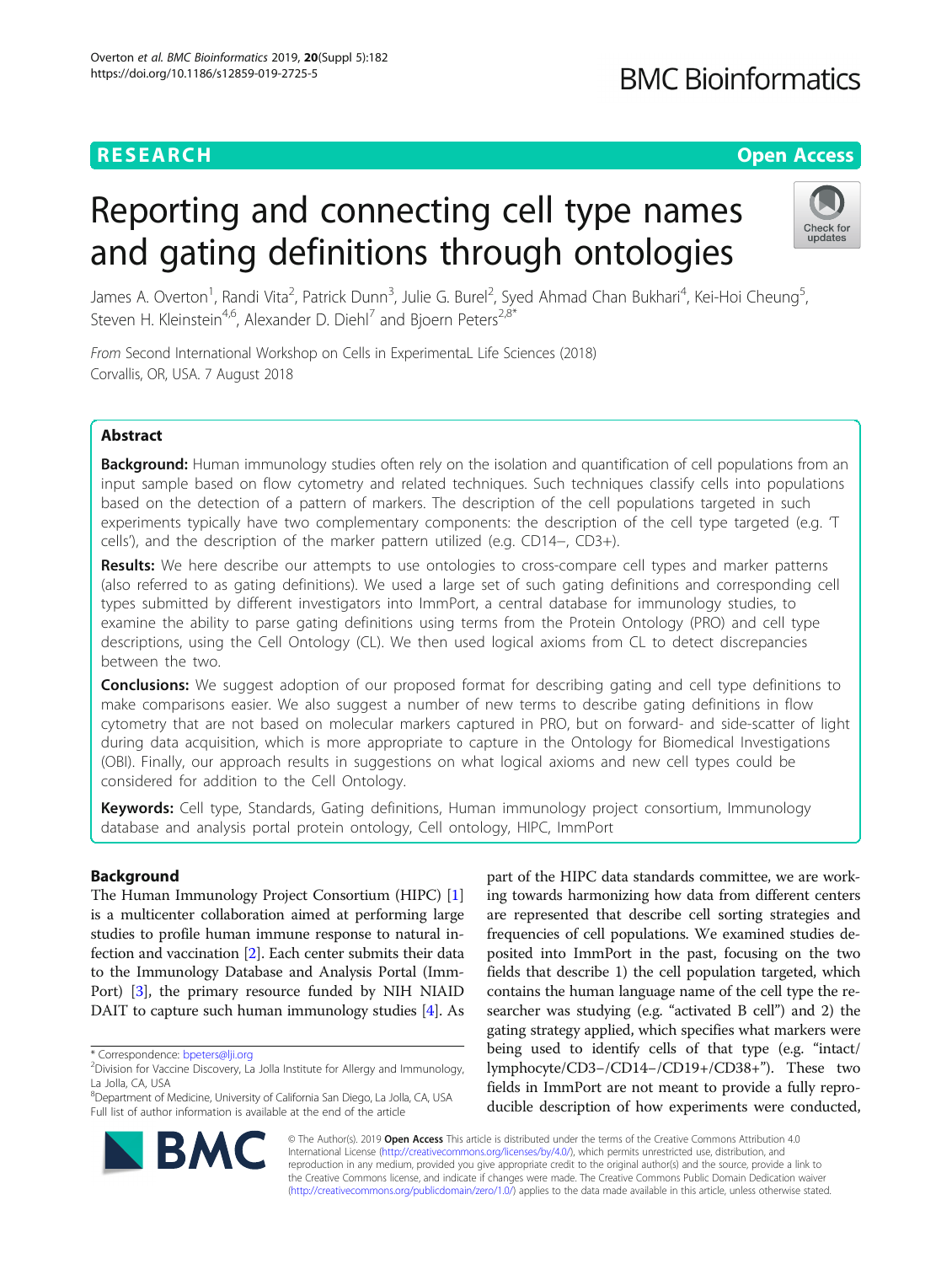<span id="page-1-0"></span>which is captured in other standards such as MIFlowCyt [[5\]](#page-5-0) or Gating-ML [[6\]](#page-5-0), but rather are intended to reflect how immunologists typically describe targeted cell populations in journal articles and allow one to query for experiments in which cell populations of interest were studied.

An initial examination of the data submitted to Imm-Port revealed that, in the absence of precise standards on how these fields should be populated, users have chosen different approaches to populate them. While these are mostly understandable to human experts, they are hard or impossible to parse computationally. Without such parsing, it is not possible to formulate precise queries to identify and cross-compare cell populations from studies across HIPC or ImmPort. We describe here our attempts to standardize the "cell population" field, by mapping it to terms in the Cell Ontology [[7](#page-5-0)] while allowing for additional subset information, and mapping the "gating strategy" field to the Protein Ontology [[8\]](#page-5-0) where specific protein markers are utilized. Thus, we hope to standardize how these data are captured utilizing ontology terms. As a result of this work, we propose a new convention on how these two fields should be populated that allows one to interpret them computationally, query across them, and to utilize logical axioms in the Cell Ontology to check for consistency between them.

# Methods and results

## Parsing the gating definitions field **Separators**

The gating definitions we extracted from ImmPort typically consisted of a list of markers alongside a classification specifying if presence of the marker was detected or not (and in some cases, how strongly), with separator characters such as whitespaces, commas, semicolons, slashes, colons, or any combination thereof being used to distinguish between individual gates. Gating definitions submitted by the same center typically followed the same conventions for separation. We thus implemented center-specific code to split the gating definition into a series of individual gates. For example, "singlet/ CD14−/CD3+" is a gating definition from a center using slashes as separators which consists of three gates: "singlet", "CD14−", and "CD3+". While it was mostly possible to re-construct center-specific conventions for separating gates given the large volume of data we had to work on, a general convention on how to separate gates should be agreed upon to avoid ambiguity. Based on our inspection of potential clashes with characters contained in protein names and other markers, we suggest using commas as separators, which were not part of any marker names we encountered, and that rarely occur in generalized names for markers in the Protein Ontology (PRO). To allow for the (unusual) case of specifying

marker names that contain a comma, the marker name should be contained within double quotes.

#### Synonyms

Most individual gates name a marker that is detected, typically a protein. The Protein Ontology (PRO) contains a comprehensive list of protein names and accurate synonyms, such as the CD nomenclature which identifies "CD279" as a synonym of "PDCD1". While a large number of gates could be parsed using the existing PRO nomenclature, we also identified a number of cases where markers were labeled differently than the official labels or exact synonyms in PRO, for example, different capitalization and the presence or absence of hyphens for "KI-67" ("Ki-67", "Ki67", "ki67") or "PD1" instead of "PDCD1". Table 1 lists examples of proposed new synonyms to be submitted to PRO for consideration as exact synonyms used by the immunology community. Frequently, the proposed new marker labels are lacking hyphens, which are easily confused with the marker being 'negative', and thus tend to be avoided when describing markers for flow cytometry. We suggest submitting synonyms to PRO rather than maintaining a separate list for our purposes to recognize PRO as the central arbiter and translator of protein names and synonyms that are themselves based on UniProt standardized names, which will be useful also in other contexts outside of flow cytometry.

#### Protein subunits vs complexes

While the synonyms in Table 1 were considered not problematic, we also found a number of labels that could not be mapped precisely to individual proteins in PRO. A common case were protein complexes: Investigators often refer to "CD8", which is a complex of a CD8 alpha and beta-chain, or a complex of two CD8 alpha chains. Unless otherwise specified, gating for CD8+ cells is commonly done by staining for the CD8 alpha chain (CD8A). Similarly, "CD3" usually refers to the invariant subunit of the T cell receptor complex, CD3 epsilon (CD3e), whereas the TCR complex consists of multiple chains. Table [2](#page-2-0) lists these cases which we consider to be more problematic. Ideally, all of these protein complexes would be included in PRO, and described in terms of

Table 1 Examples of alternative labels for protein markers commonly used in flow cytometry that will be submitted to PRO

| COMMITTED IT'S QUELLE IN THE VEHICLE IN THE VISIT DE JOIN INTEREST TO THIS |                                      |  |  |  |
|----------------------------------------------------------------------------|--------------------------------------|--|--|--|
| Preferred label in PRO                                                     | Alternative label for Flow Cytometry |  |  |  |
| BDCA-2                                                                     | BDCA <sub>2</sub>                    |  |  |  |
| KLRB1                                                                      | CD161                                |  |  |  |
| <b>MKI67</b>                                                               | KI67                                 |  |  |  |
| PDCD1                                                                      | PD <sub>1</sub>                      |  |  |  |
| TNF-a                                                                      | <b>TNFa</b>                          |  |  |  |
|                                                                            |                                      |  |  |  |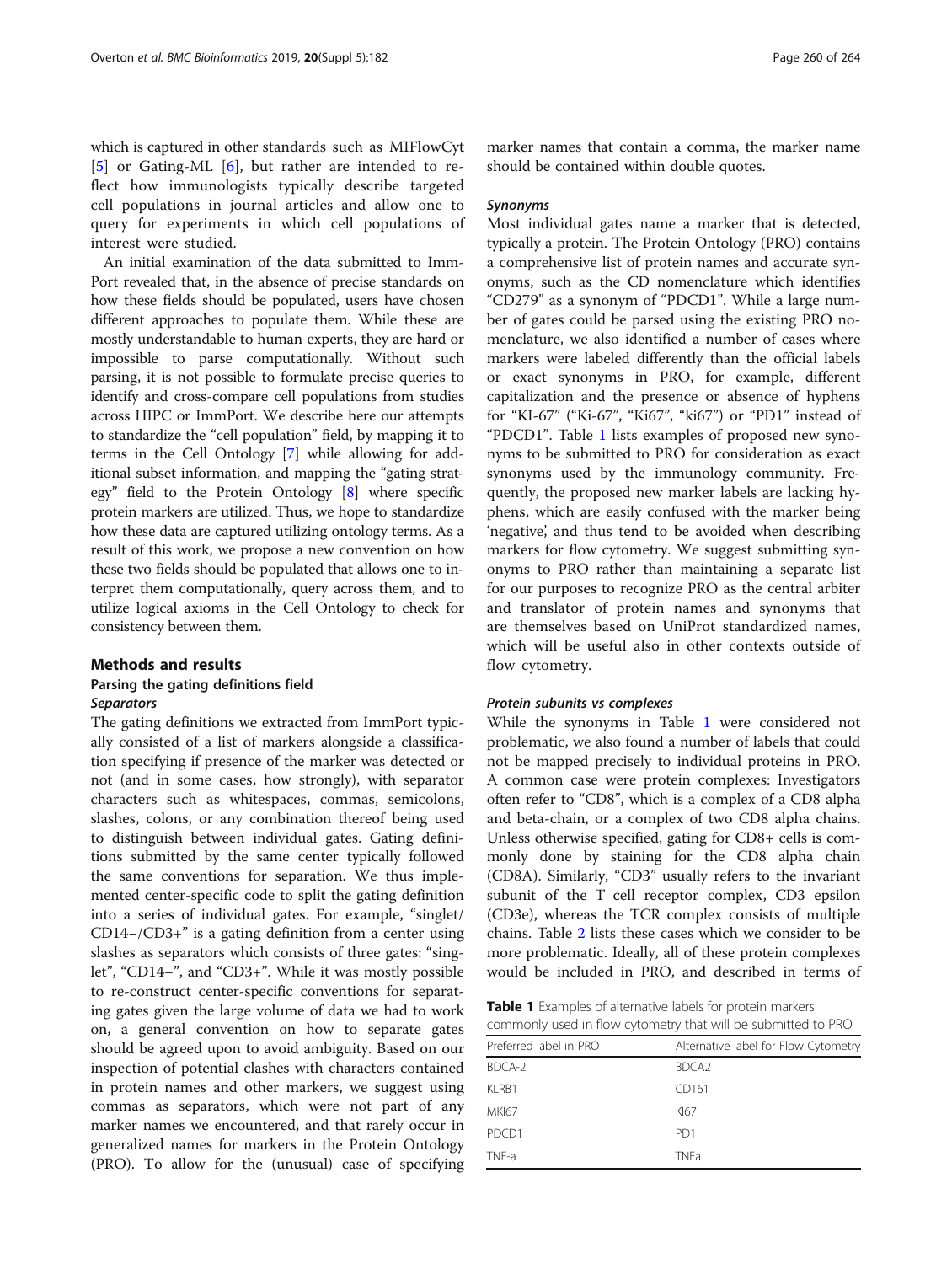| Label                      | Description                                                                                                                                                                               | Suggestion                                                                                                                                                    |
|----------------------------|-------------------------------------------------------------------------------------------------------------------------------------------------------------------------------------------|---------------------------------------------------------------------------------------------------------------------------------------------------------------|
| C <sub>D</sub> 8           | A protein complex that serves as a T cell co-receptor consisting of<br>either an alpha-beta heterodimer, or an alpha-alpha homodimer                                                      | Use PRO term for CD8 protein complex: PR:000025402. Work with<br>PRO to include alpha/alpha and alpha/beta complexes, and update<br>logical definitions       |
| C <sub>D</sub> 3           | The invariant subunit of the T cell receptor complex, consisting<br>of multiple chains including CD3E                                                                                     | Use PRO term for CD3E chain: PR:000001020. Work with PRO to<br>define CD3 complex.                                                                            |
| HLA-DR                     | An MHC protein complex consisting of alpha and beta chains<br>encoded in the DR locus.                                                                                                    | Use PRO term for DR beta chain (PR:000036952). Work with PRO<br>to define the different complexes                                                             |
| pSTAT1<br>pSTAT3<br>pSTAT5 | STAT1/3/5 proteins that have been phosphorylated.                                                                                                                                         | Utilize terms in PRO for phosphorylated forms of proteins (e.g.<br>PR:000003075 for STAT1), and work with PRO to ask if these can<br>be included as synonyms. |
| LIN                        | A mixture of lineage markers, typically used to exclude major lineages<br>of cells in blood T cells, B cells, Monocytes, and NK cells, for example:<br>CD3, CD14, CD16, CD19, CD20, CD56. | Disallow this, and ask users to spell out what specific cocktail<br>was used.                                                                                 |

<span id="page-2-0"></span>Table 2 Markers that could not be precisely mapped to individual PRO protein chains

their component chains where possible, but this is not currently universally available. This work should be coordinated with the Cell Ontology, to ensure it matches the logical cell type definitions.

## Other markers

Other examples of proteins that could not easily be mapped are phosphorylated proteins, of which we only encountered three (pSTAT1, 3 and 5), but this and other post-translational modifications of proteins should be handled in a generalizable fashion. Finally, the use of cocktails of markers to include or exclude lineages of cells (e.g. 'Lin-') is hard to represent as different cocktails exist, so it would be preferable to spell out what exactly the markers are that are being utilized in a given experiment. Table 2 lists these cases and our current approach to handling them, as well as longer term plans on how to handle them in the future, which will require coordination across several ontology development efforts.

### Marker intensities

The vast majority of gating definitions consider only positive vs. negative marker patterns, but how they are expressed was variable. Table 3 lists the different marker states we encountered, how they were labeled, and what the preferred label should be going forward. For example, marker negative gating strategies were indicated by adding "-", "negative", or "neg" following the marker. Marker positive gating definitions utilized "+", "positive", or "pos". In addition, some gating definitions

Table 3 Marker intensities and their preferred labels

| Marker state | Preferred label | Alternative labels |
|--------------|-----------------|--------------------|
| Negative     |                 | neg                |
| Positive     | $^{+}$          | Pos                |
| l ow         | $+ -$           | dim, lo            |
| Intermediate | $+\sim$         | int, medium, med   |
| High         | $^{++}$         | bright, hi         |

required qualified variants of 'positive', which could be grouped into low vs. intermediate vs. high. In order to enable separating the marker itself from its intensity in a gating definition, we chose preferred labels for marker intensities that avoid alphanumeric characters, as well as avoiding characters commonly used as separators.

### Size (scatter) based gates

Several gating definitions we encountered for flow cytometry data do not refer to a specific marker, but rather utilize forward- and side-scatter of detector light to provide size estimates of the object passing by the detector. Such gates are commonly utilized to exclude debris and complexes of multiple cells, as well as identify cell types based on size. Additional gating definitions relied on the use of dyes, such as Annexin stains to detect damaged or dying cells that have a ruptured membrane, or CFSE to mark cells that have divided. Table [4](#page-3-0) lists the types of values we encountered and the suggested preferred label. Such definitions of cell types based on their characteristics in a flow cytometer are best captured in the Ontology of Biomedical Investigations (OBI) [\[9](#page-5-0)], and we are in the process of submitting them there.

#### Parsing the population name field

When parsing the "Population name" field, many challenges were encountered, with nearly a complete failure to automate this process (< 5% recognition). The guideline to use CL terms for submission of cell populations to ImmPort was found to be insufficient, as most cell populations gated for are further subsets or activation states of CL types. Thus, we revised our approach and developed a future tentative guideline whereby the data provider specifies the parent cell type in CL and adds additional markers or cell subtypes after an '&' symbol. For example, "BDCA3\_pmDC" was parsed to 'plasmacytoid dendritic cell' & "BDCA3+" and "Temra CD4 T cells" was parsed to 'effector memory CD4-positive,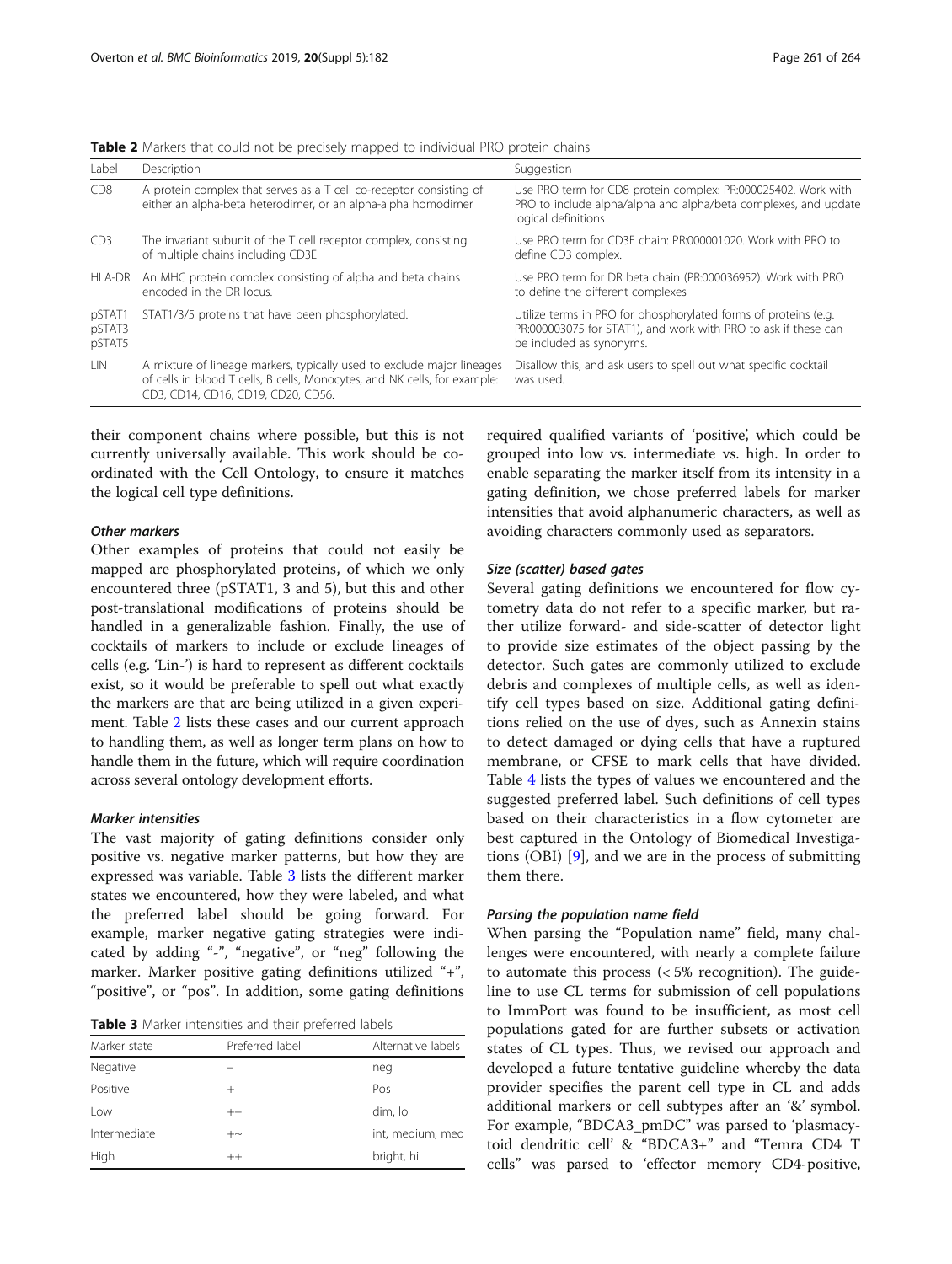<span id="page-3-0"></span>Table 4 Non-protein based gates

| Preferred label | Based on                                                      | Alternative spellings encountered                                                 |
|-----------------|---------------------------------------------------------------|-----------------------------------------------------------------------------------|
| lymphocyte      | size (FSC vs SSC)                                             | ly, lymp, lymph, lymphocyte,<br>Lymph, Lymphs, Lymp,<br>Lymphocytes               |
| monocyte        | size (FSC vs SSC)                                             | mo, mono, monos, MNC,<br>Monocytes, Mono                                          |
| granulocyte     | size (FSC vs SSC)                                             | Gran                                                                              |
| intact          | size (FSC vs SSC)                                             | Intact cells,<br>Intact_cells_population                                          |
| singlet         | relative dimensions<br>(SSC or FSC A vs H,<br>H vs W, A vs W) | sing, singlets, Singlet, Singlets,<br>doublet excluded, sing-F,<br>intact_singlet |
| viable          | dye                                                           | live, Annexin-, live/dead stain-?                                                 |
| proliferated    | dye                                                           | CFSE-, TracerViolet-                                                              |

alpha-beta T cell' & "Temra". As a result, the current data set was manually mapped to CL terms.

# Detecting clashes between population names and gating definitions

The gating and cell population definitions we are proposing express semantics that go beyond simple string labels. Each marker, marker intensity, and cell type is an ontology term, embedded in a network of links to other ontology terms, and to data using those terms. The Cell Ontology uses the Web Ontology Language (OWL) to provide logical axioms for characteristic markers and their expression levels for a given cell type. For example, 'effector memory CD4-positive, alpha-beta T cell' is defined as equivalent to "CD4-positive, alpha-beta memory T cell and lacks\_plasma\_membrane\_part some receptor-type tyrosine-protein phosphatase C isoform CD45RA and lacks\_plasma\_membrane\_part some C-C chemokine receptor type 7 and lacks\_plasma\_membrane\_part some interleukin-2 receptor subunit alpha", linking to the Protein Ontology and the Relation Ontology [[10\]](#page-5-0). These restrictions on the markers known to be present or absent on a specific cell type can be compared to the actual gating strategy used, in order to detect discrepancies that could identify potential errors in data entry, or disagreements how cell types should be defined in terms of markers in the Cell Ontology.

In order to detect such discrepancies, we implemented a prototype validator, shown in Fig. [1,](#page-4-0) which can be accessed through [https://github.com/jamesaoverton/cell](https://github.com/jamesaoverton/cell-name-and-marker-validator)[name-and-marker-validator.](https://github.com/jamesaoverton/cell-name-and-marker-validator) The proposed workflow is that users would input "Population name" and "Gating definitions" fields and the validator will check both for validity and cross-check for consistency. This validator can be used to ensure that only valid data is entered into future ImmPort submissions and can also identify discrepancies between the logical definition in the Cell

Ontology and what the user is entering. For example, a cell population name and the gating definition conflict, as would happen if the population name was "CD4-positive, alpha-beta T cell" and the gating definition was entered as "CD4− CD19+ CD20− CD27++ CD38 + −" with the conflict being that CD4-positive, alpha-beta T cell are defined as being CD4 molecule positive. In this case, the error is due to the submitted data, but inconsistencies in CL could also be identified, such as the need to define TEMRA cells (a shorthand of TEM cells re-expressing CD45RA) as a distinct sibling of TEM cells (which are logically defined as not expressing CD45RA). We propose to use this approach for a systematic real-life evaluation of cell type definitions and the need for new classes in CL.

#### Application of our scheme to records in ImmPort

We obtained 4388 distinct rows populated from 28 different centers (HIPC projects and others submitted to ImmPort). We began by parsing the "Population name" field with the goal of mapping the entered text to Cell Ontology names. Only a small percentage of these were an exact match to existing Cell Ontology labels, as discussed in the results.

Similarly, the "Gating definition" field was parsed by first "tokenizing" each gating definition by splitting it into distinct gates. Since there was wide variation in the separators and formatting used by different centers, we constructed a set of center-specific rules for tokenizing the gates, primarily as regular expression patterns. The second step was to "normalize" the gate names. We used two strategies: case-insensitive match for the 'PRO short label' synonym from the Protein Ontology, and case-insensitive match against a manually compiled list of synonyms described above and shown in Tables [1](#page-1-0) and 4. Third, we normalized the marker intensities, as described in Table [3](#page-2-0). The overall results are shown in Table [5.](#page-4-0) We validated the tokenizing and normalizing steps with manual review of the list of gate names by immunologists. The relatively large number of "not matched" gate names indicates both the use of many names and synonyms that were not found in ontologies, and irregularities in gating definition strings. We then wrote a second Python program to demonstrate our vision of the standard terminology going forward as an interactive web page. This tool reads labels and logical definitions from the Cell Ontology, PRO short labels from the Protein Ontology, and our manual list of gate names. The user is asked to enter a cell population name from the Cell Ontology and a set of gates. The tool then displays the logical definition for the cell type and the gating strategy, and highlights any conflicts between the two. Figure [1](#page-4-0) shows a screenshot of the tool.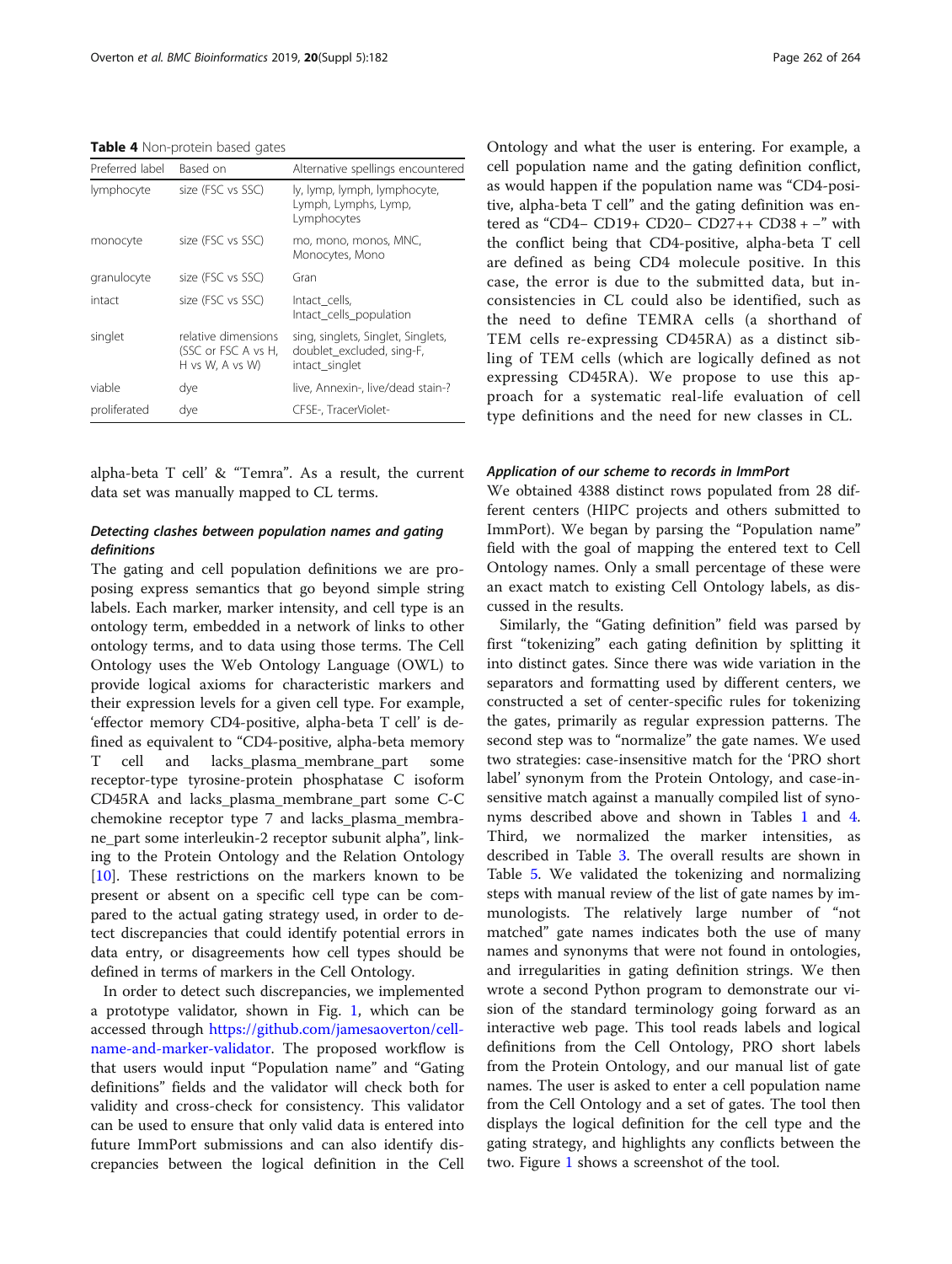<span id="page-4-0"></span>

# Conclusion

Here we demonstrated that a vast number of gating definitions, but not cell population names, could be mapped to terms in ontologies, allowing us to semantically express them and detect potential clashes. Based on this, we have identified a number of marker synonyms, protein complexes, and non-marker based gates, and logical cell definitions that we are submitting to the appropriate

ontologies (PRO, Gene Ontology (GO) [\[11](#page-5-0)], CL and OBI) to further improve such mappings in the future. We have also developed a tentative standard on how to submit gating definitions and cell population names in the future that could be checked for validity and consistency in a fully automated fashion. This standard consists of describing gating definitions by utilizing comma separated PRO terms combined with symbols

Table 5 Protein Ontology short labels accounted for the majority of gate name matches in our dataset with the majority being not matched. Some gate names occurred nearly 2000 times, while others only occurred once

|                 | Gate Name Occurrences | Gate Name Occurrence % | Distinct Gate Names | Distinct Gate Names % |  |
|-----------------|-----------------------|------------------------|---------------------|-----------------------|--|
| PRO short label | 6414                  | 30%                    | 43                  | 14%                   |  |
| exact synonym   | 2791                  | 13%                    | 44                  | 15%                   |  |
| manual          | 4283                  | 20%                    | 36                  | 12%                   |  |
| not matched     | 7722                  | 36%                    | 178                 | 59%                   |  |
| Total           | 21,210                | 100%                   | 301                 | 100%                  |  |